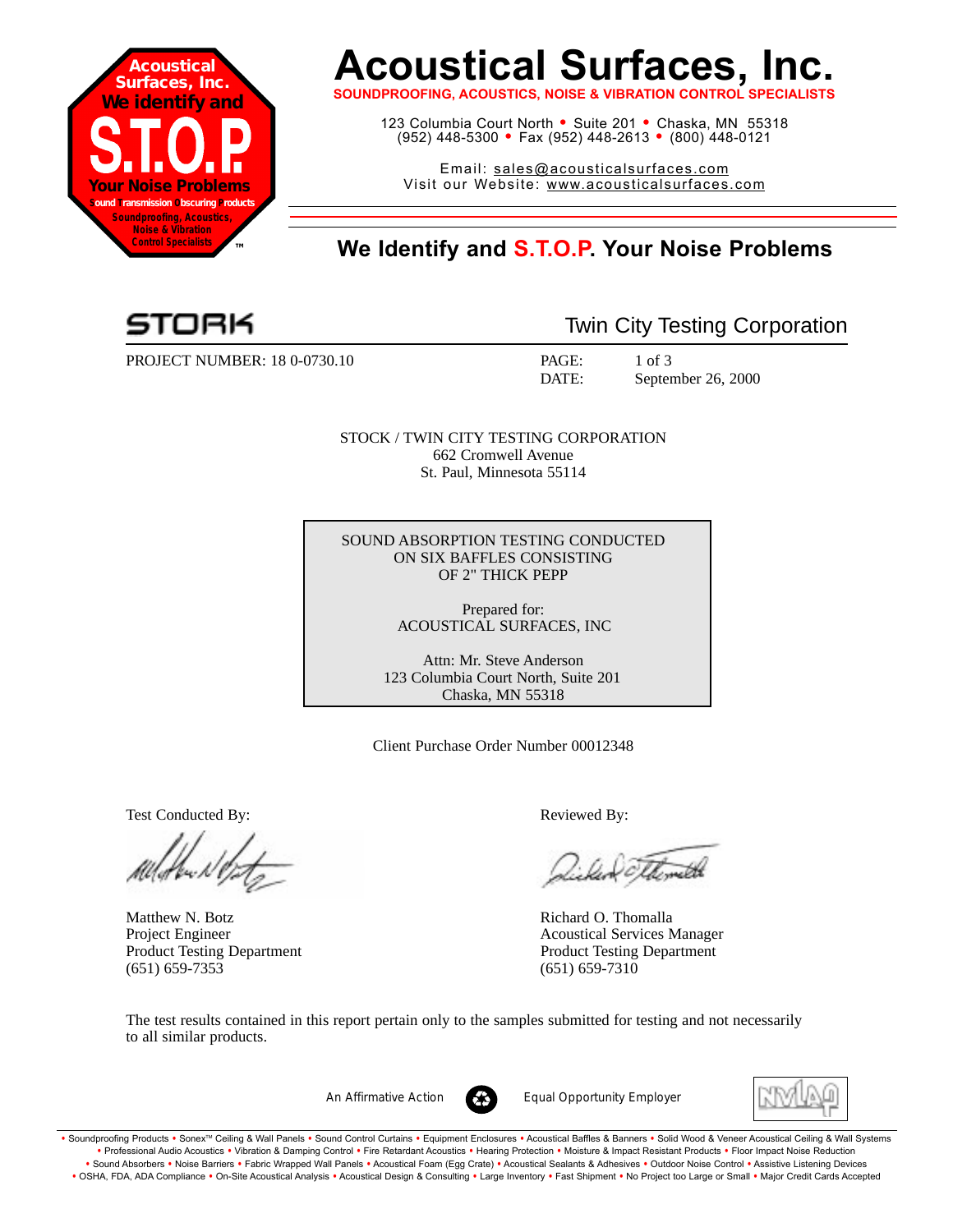

# **Acoustical Surfaces, Inc.**

**SOUNDPROOFING, ACOUSTICS, NOISE & VIBRATION CONTROL SPECIALISTS**

123 Columbia Court North · Suite 201 · Chaska, MN 55318 (952) 448-5300 <sup>=</sup> Fax (952) 448-2613 <sup>=</sup> (800) 448-0121

Email: sales@acousticalsurfaces.com Visit our Website: www.acousticalsurfaces.com

### **™ We Identify and S.T.O.P. Your Noise Problems**

**PROJECT NUMBER:** 18 0-0730.10 **PAGE:** 2 of 3

**DATE:** September 26, 2000

#### **SOUND ABSORPTION - ASTM C423-99a**

#### **INTRODUCTION:**

This report presents the results of Sound Absorption testing conducted on six baffles consisting of a 2" thick PEPP material submitted by Acoustical Surfaces. This work was requested by Mr. Mike Nixon on September 6, 2000 with the testing conducted on September 14, 2000.

This report must not be reproduced except in its entirety with the approval of Stork / Twin City Testing Corporation. The data in this report relates only to the item tested.

Stork / Twin City Testing Corporation has been accredited by the U.S. Department of Commerce and the National Institute of Standards and Technology (NIST, formerly NBS) under their National Voluntary Laboratory Accreditation Program (NVLAP) for conducting this test procedure. This report may not be used to claim product endorsement by NVLAP or any agency of the U.S. Government.

#### **TEST RESULTS SUMMARY:**

The Sabins / Baffle average of the PEPP material was **5.55** at the NRC frequencies of 250, 500, 1000 and 2000 Hertz. A detailed data sheet is provided below under "TEST RESULTS".

#### **TEST PROCEDURE:**

ASTM: C423-99a, "Sound Absorption and Sound Absorption Coefficients by the Reverberation Room Method" was followed in every respect. The baffles were suspended above the floor of the reverberation chamber on cables. The full mounting and configuration details are provided under "TEST RESULTS" below.

#### **TEST EQUIPMENT:**

| <b>Manufacturer</b>                                   | <b>Model</b>                 | Serial #                | <b>Description</b>                                                                                     |
|-------------------------------------------------------|------------------------------|-------------------------|--------------------------------------------------------------------------------------------------------|
| Norwegian Electronics<br>Brüel & Kjær<br>Larson-Davis | <b>NE830</b><br>3923<br>2560 | 11511<br>815424<br>1032 | Real Time Spectrum Analyzer<br><b>Rotating Microphone Boom</b><br><b>Pressure Condenser Microphone</b> |
| Compaq Computer                                       | V <sub>20</sub> CIO          | A942CZGZE580            | <b>Custom Designed Software</b>                                                                        |

Information arid statements in this report are derived from material, information and/or specifications furnished by the client and exclude any expressed or implied warranties as to the fitness of the material tested or analyzed for any particular purpose or use. This report is the confidential property of our client and may not be used for advertising purposes.This report shall not be reproduced except in full, without written approval of this laboratory. The recording of false, fictitious or fraudulent statements or entries on this document

· Soundproofing Products · Sonex™ Ceiling & Wall Panels · Sound Control Curtains · Equipment Enclosures · Acoustical Baffles & Banners · Solid Wood & Veneer Acoustical Ceiling & Wall Systems **•** Professional Audio Acoustics **•** Vibration & Damping Control **•** Fire Retardant Acoustics **•** Hearing Protection **•** Moisture & Impact Resistant Products **•** Floor Impact Noise Reduction Sound Absorbers • Noise Barriers • Fabric Wrapped Wall Panels • Acoustical Foam (Egg Crate) • Acoustical Sealants & Adhesives • Outdoor Noise Control • Assistive Listening Devices . OSHA, FDA, ADA Compliance . On-Site Acoustical Analysis . Acoustical Design & Consulting . Large Inventory . Fast Shipment . No Project too Large or Small . Major Credit Cards Accepted